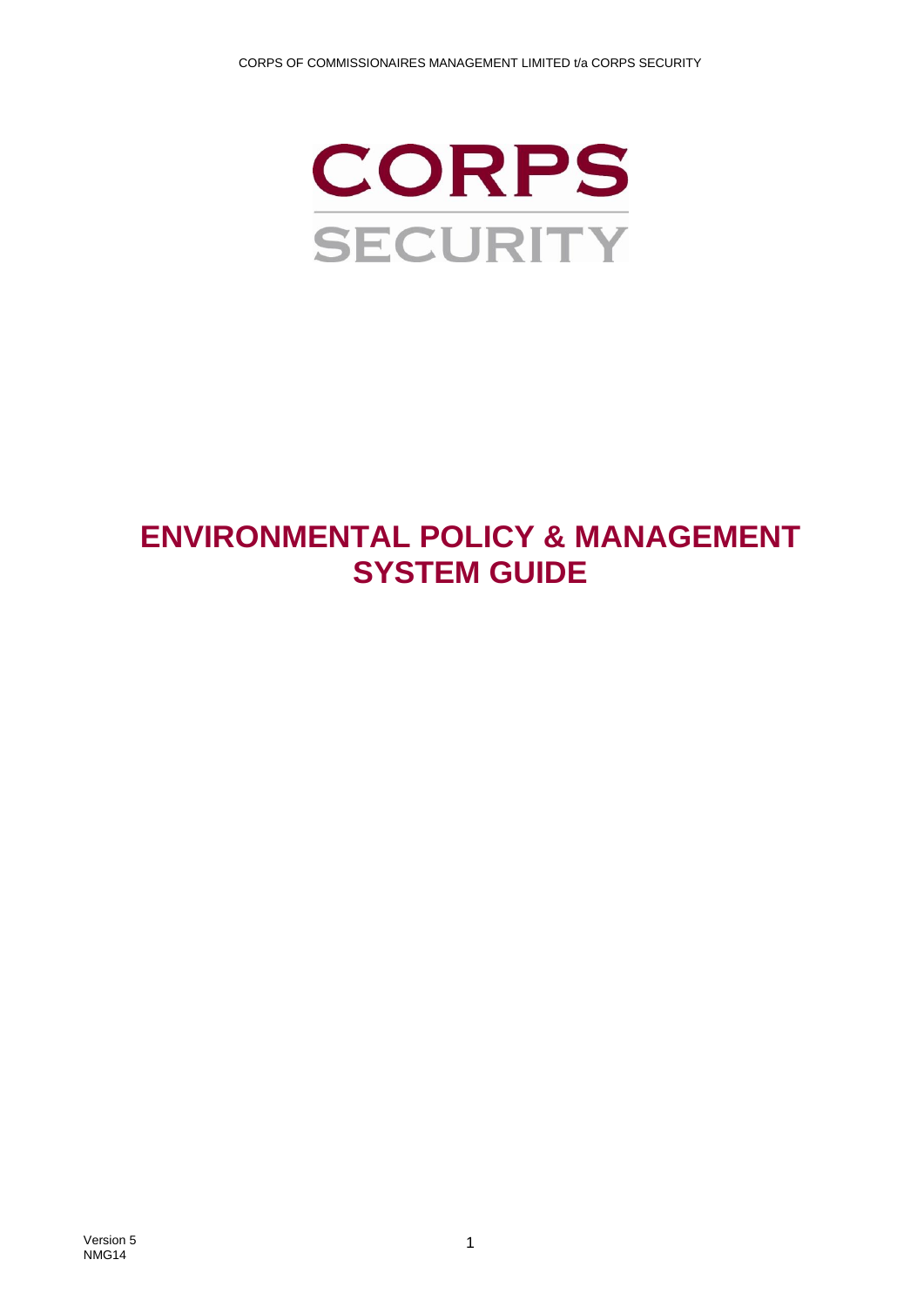## <span id="page-1-0"></span>**Statement of Intent**

Corps Security aims to create and maintain through staff awareness, the highest level of environmental responsibility. We regard the protection of the environment from the possible effects of our commercial activities to be of the utmost importance to all employees who work within Corps Security

Corps Security aims to educate train and motivate staff to work in an environmentally responsible manner and to play a full part in developing new ideas and initiatives.

Corps Security aims to demonstrate control of the key impact areas relating to consumption, energy usage, emissions, waste, transport and services provided and to base our programme of activities on the management standards contained within BS EN ISO 14001:2004

#### <span id="page-1-1"></span>**Policy**

This policy statement applies to all parts of Corps Security and is consistent with the company's policies and procedures relating to its Quality Management System and on Health and Safety. The policy will be reviewed at least every three years and revised as necessary

#### <span id="page-1-2"></span>**Responsibilities**

Specific responsibilities for the implementation and integration of this Environmental Management System into the operations of Corps Security are laid out in Section 3 of this document.

Date: 01<sup>st</sup> March 2014 **Signed:** 

Total Wat

**Peter Webster Chief Executive Officer**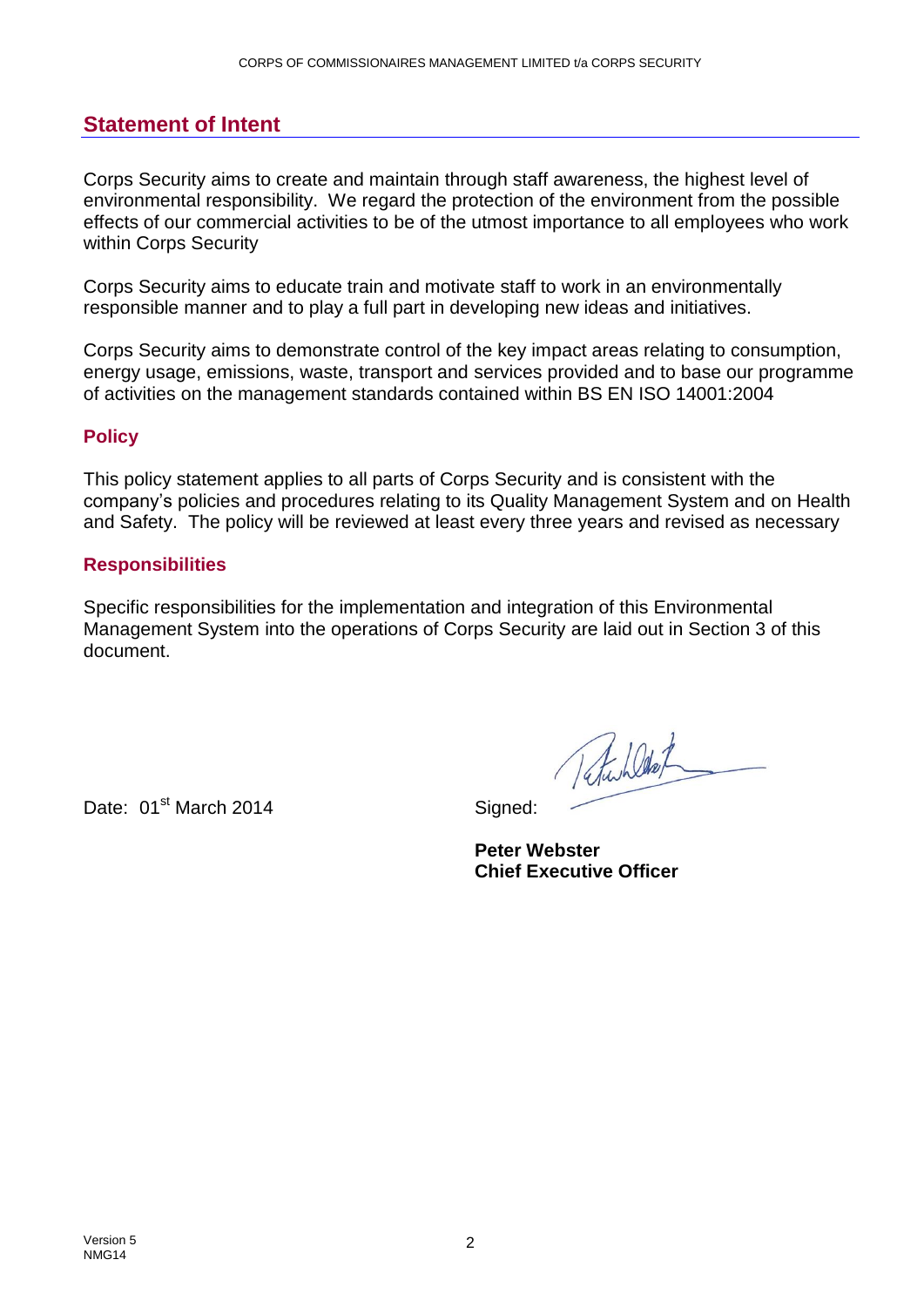#### **Contents**  $1.$

| 2.  |  |
|-----|--|
| 3.  |  |
|     |  |
|     |  |
|     |  |
|     |  |
|     |  |
|     |  |
|     |  |
| 4.  |  |
| 5.  |  |
| 6.  |  |
|     |  |
|     |  |
|     |  |
|     |  |
| 7.  |  |
| 8.  |  |
| 9.  |  |
| 10. |  |
| 11. |  |
| 12. |  |
| 13. |  |
| 14. |  |
| 15. |  |

#### <span id="page-2-0"></span>**Introduction**  $2.$

Corps Security has adopted an environmental system using the ISO 14001:2004 Environmental Standard as a model for the Company Environmental Management System (EMS). Where practical, the EMS will be integrated into the ISO 9001: 2008 Quality Management System enabling appropriate usage of resources and expertise. This guide highlights areas for integration and details specific policy and procedures.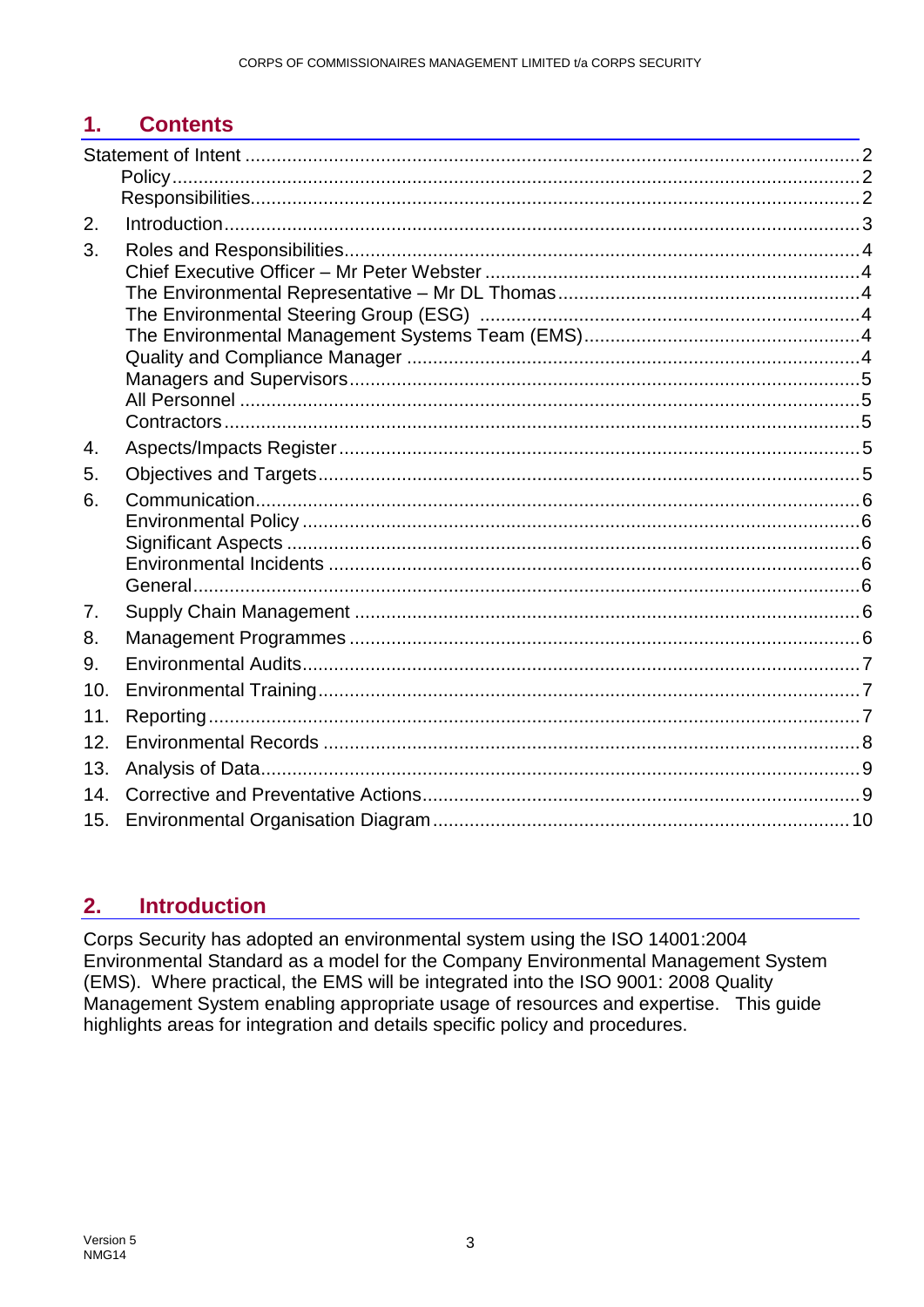## <span id="page-3-0"></span>**3. Roles and Responsibilities**

This section of the guide defines the Environmental Management System (EMS) roles and responsibilities for Corps Security

#### <span id="page-3-1"></span>Chief Executive Officer – Mr Peter Webster

Mr Peter Webster, The Chief Executive Officer, is ultimately responsible for all environmental matters. He also determines policy and strategy relating to environmental matters, assisted by the Environmental Steering Group (ESG)

#### <span id="page-3-2"></span>The Environmental Representative – Mr Lynn Thomas

Mr Lynn Thomas, The Company Secretary, has overall responsibility and authority for maintaining the documented Environmental Management System and ensuring that sufficient budget, resource and training are available to meet requirements

## <span id="page-3-3"></span>The Environmental Steering Group (ESG)

The Steering Group has overall responsibility for:

- 1. Overseeing EMS implementation, ensuring systems are efficient
- 2. Ensuring formal process is observed and the stated requirements of Corps Security are met
- 3. Setting Environmental Management System (EMS) strategy and policy, subject to Senior Management Team approval

### <span id="page-3-4"></span>The Environmental Management Systems Team (EMS)

The main responsibilities of the team are:

- 4. Ensuring that designated environmental monitoring is carried out, either using internal or external resources, to agreed standards and at the prescribed frequencies
- 5. Developing and maintaining environmental records
- 6. Assessment of the environmental aspects and impacts relating to the company's operations and for developing the annual environmental objectives, targets and management programme
- 7. Monitoring the EMS through regular internal auditing, implementing corrective action as necessary and recommending preventive action

### Quality and Compliance Manager

The Quality and Compliance Manager will:

- 8. Ensure that new employees receive induction in environmental matters
- 9. Report major incidents ensuring that the Environmental Aspect Register is kept up to date
- 10. Regularly inspect all plant and operations to ensure that health, safety and environmental requirements are being adhered to
- 11. Inspect all proposed new processes, plant and buildings for potential environmental hazards before commissioning
- 12. Ensure that risk/COSHH assessments are carried out and include environmental compliance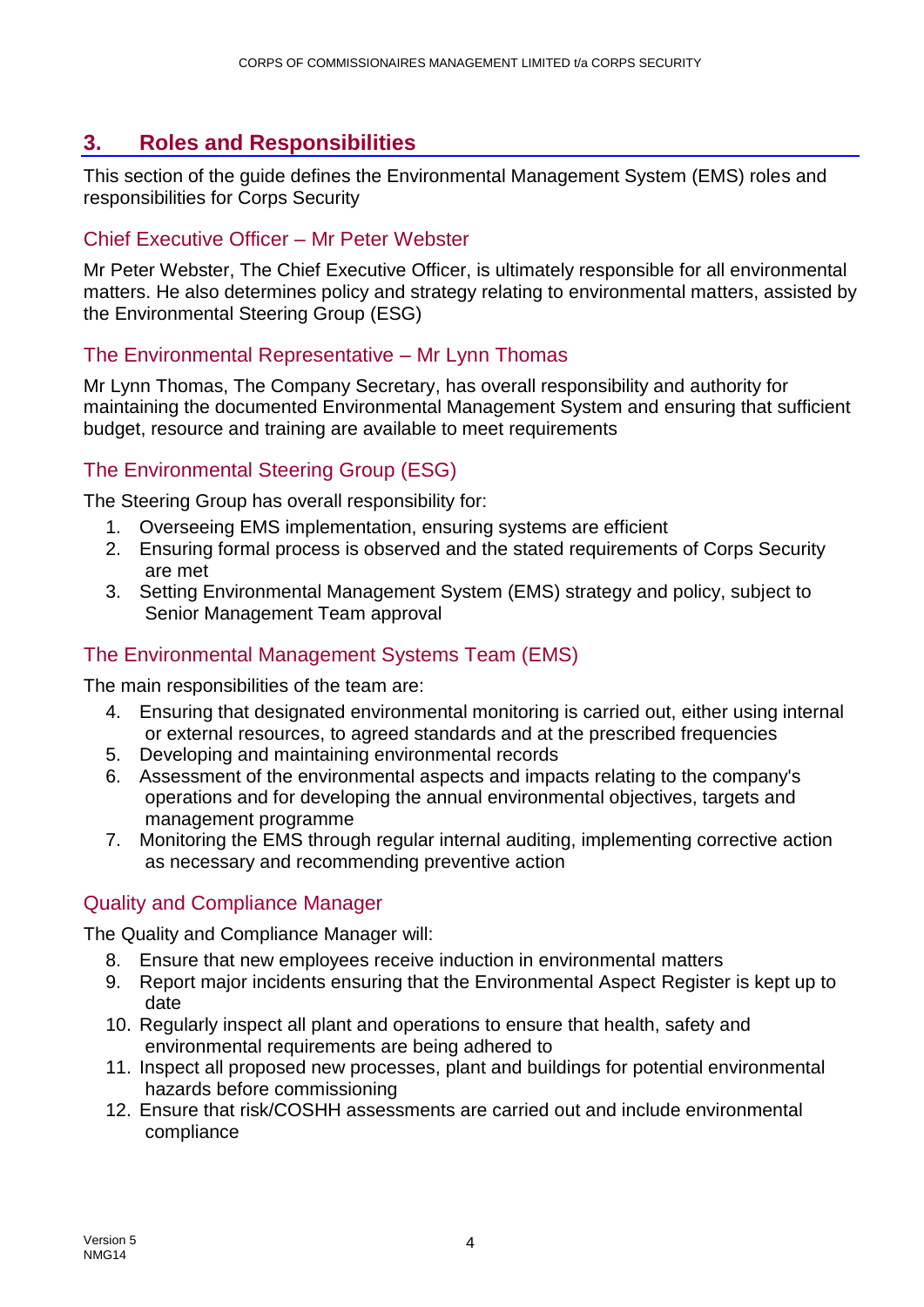## <span id="page-4-0"></span>Managers and Supervisors

Managers and supervisors, regardless of position or level of responsibility for any particular site will:

- 13. Be familiar with, and support, the Environmental Process, controls and initiatives
- 14. Liaise with clients to ensure that their own environmental initiatives are understood and complied with by Corps Security Staff
- 15. Develop safe environmental practices and, by training and supervision, ensure maximum safety for the environment which may be affected by persons under their control
- 16. Ensure that any outstanding environmental actions resulting from environmental inspections, audits, safety hazard reports or risk assessments are carried out within the recommended time scales
- 17. At staff assessment, identify environmental training needs if applicable

#### <span id="page-4-1"></span>All Personnel

All personnel have responsibility for:

- 18. Reporting environmental incidents for corrective action
- 19. Disposing of all waste in the correct manner as detailed in the waste management guide
- 20. Supporting energy conservation on site by switching off equipment under their control when not in use, turning off unnecessary lighting, shutting doors on heated buildings, etc.
- 21. Where relevant, submitting observations, ideas and suggestions for environmental improvements

### <span id="page-4-2"></span>**Contractors**

All contractors working at any Corps Security site shall be responsible for themselves, their employees and subcontractors appointed by them. All mandatory risk and COSHH assessments must also be provided and approved before any work commences

## <span id="page-4-3"></span>**4. Aspects/Impacts Register**

This register will be compiled and maintained by the EMS team and is available within the Environmental Manual – Section 1- B. The team has responsibility for identifying the Company environmental aspects and assessing the impacts. Changes to applicable legislation or company circumstances may necessitate the team revaluating the impacts or additional aspects being added. The register will be maintained using a database and will be reviewed yearly.

The Aspects/Impacts Register will be used to help set the yearly objectives and targets.

## <span id="page-4-4"></span>**5. Objectives and Targets**

Objectives and targets that flow down from the company Environmental Policy and recognise defined aspects / impacts legal & other requirements and best practice will be set on a yearly basis by the Steering Group. Where practical, the objectives will consider technological options, financial, operational and business requirements and the views of interested parties to include the Corps Security Colleague Consultative Committee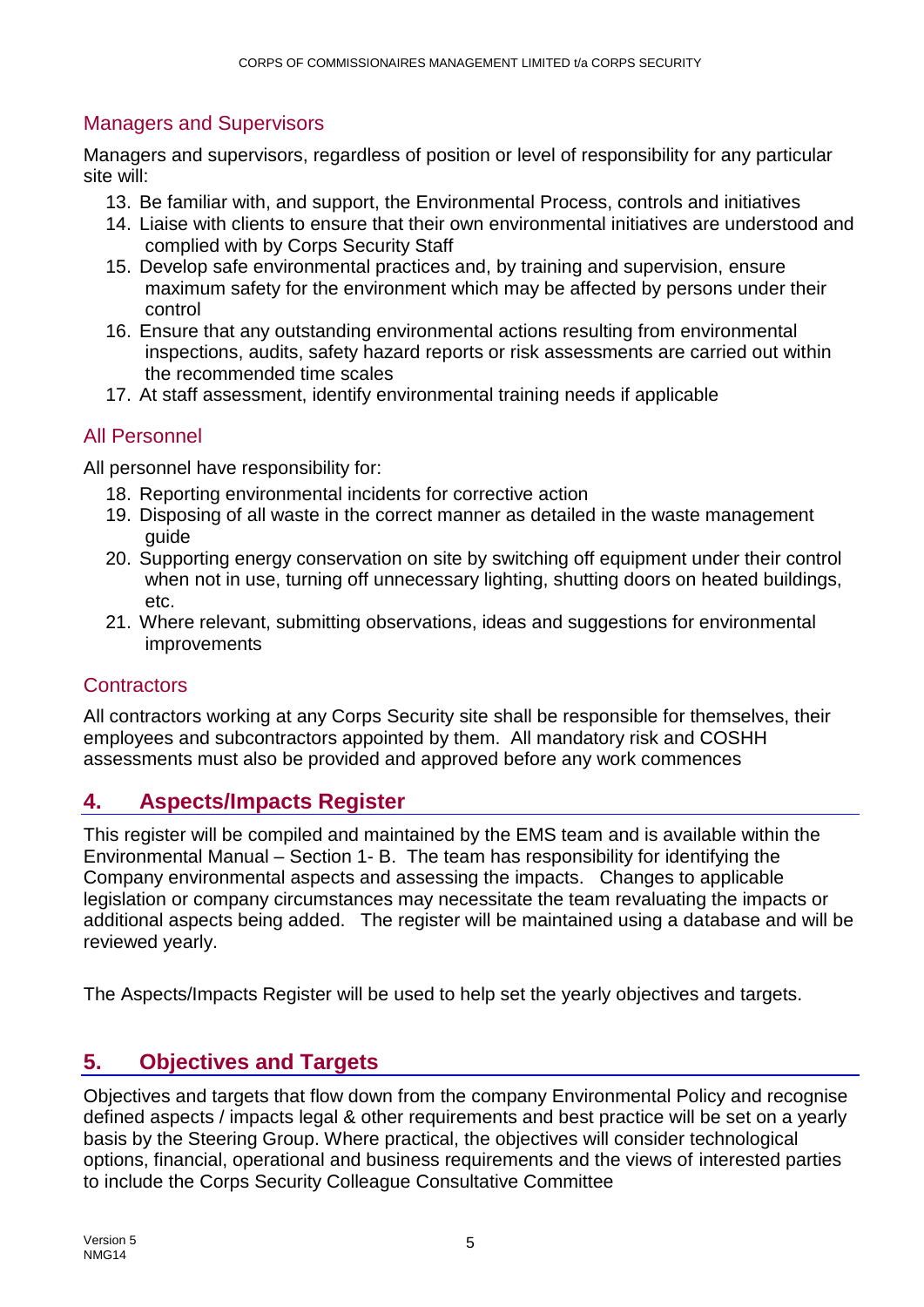## <span id="page-5-0"></span>**6. Communication**

## <span id="page-5-1"></span>Environmental Policy

The Company Environmental Policy will be made available as follows:

- 22. Policy will be provided on request to interested parties such as clients, environmental groups, local authorities, environmental agencies etc.
- 23. Hard copies of the Policy will be available at each area office. These copies will only be distributed on request
- 24. On the Corps Security Internet Site
- 25. Access to the environmental policy within Corps Security will be via the Document Centre and the Company Intranet

### <span id="page-5-2"></span>Significant Aspects

There will be no general external communication of Corps Security's significant aspects. The company will make this information available if requested by external agencies, insurers, customers and regulators etc., on a need to know basis

### <span id="page-5-3"></span>Environmental Incidents

In the event of an Environmental Incident, only trained Directors are permitted to make press statements to the media

### <span id="page-5-4"></span>General

External environmental communications, requests or complaints must be logged by the EMS team into the Environmental Action List Database. This database will also be used to record the actions taken

## <span id="page-5-5"></span>**7. Supply Chain Management**

A management programme team led by the Commercial Manager will determine Corps Security's supply chain. Only approved suppliers will be used who can demonstrate their own commitment to environmental management.

## <span id="page-5-6"></span>**8. Management Programmes**

Where required, management programmes will be devised to cover specific areas of concern. These management programmes will contain time frames and responsibilities for achieving individual objectives.

Some examples of management programmes are as follows:

- 26. To ensure that environmental and legislation criteria are applied in all phases of the tender/re-tender process. Led by Environmental Steering Group - on-going
- 27. Conduct analysis of 2013 energy usage for Market House and reduce usage by 5% in 2013 - duration 1 year.
- 28. Reducing wastage and encouraging recycling and reuse where practical. Led by Environmental Systems Team - duration 1 year.
- 29. Obtain independent benchmarking figures for our vehicle fleet's carbon emissions and reduce year on year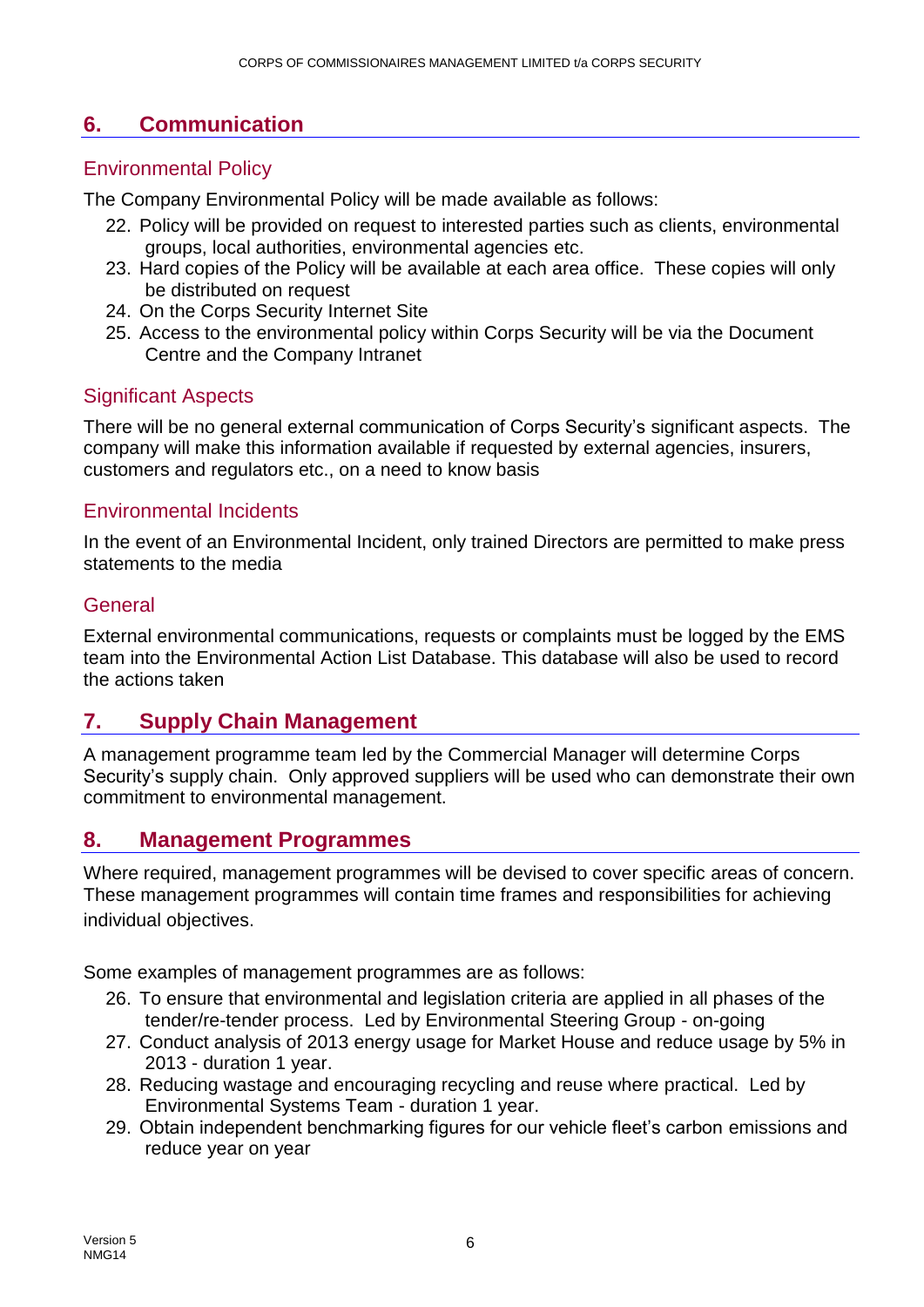## <span id="page-6-0"></span>**9. Environmental Audits**

Environmental audits will be conducted in accordance with company standards. Audit teams must contain at least one trained environmental auditor

## <span id="page-6-1"></span>**10. Environmental Training**

Environmental Training will be conducted in accordance with the above Training Requirements Matrix. A training plan will be generated to ensure correct training delivery



## <span id="page-6-2"></span>**11. Reporting**

The Environmental Representative will prepare and present an environmental report on a 6 monthly basis to the Senior Management Team covering the following:

- Results of internal audits and evaluation of legal compliance
- Any communications from interested parties including complaints
- The environmental performance of Corps Security
- The extent to which objectives and targets have been met
- The status of any corrective and preventive actions
- The follow up actions from previous management reviews
- Any changes in circumstance, including developments in legal and other requirements
- Any recommendations for improvement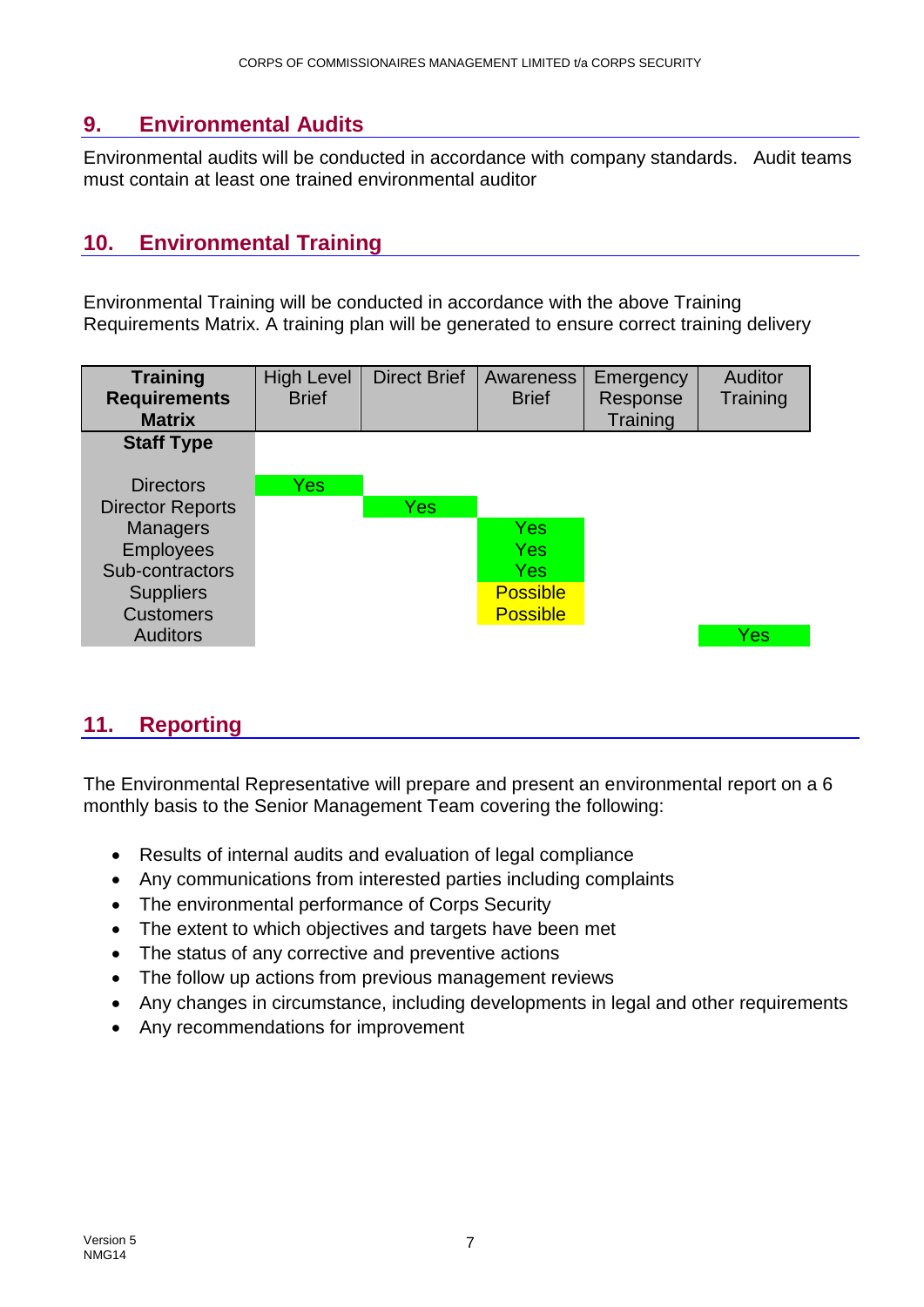## <span id="page-7-0"></span>**12. Environmental Records**

Environmental Records will be maintained in accordance with company requirements and for data analysis purposes.

The following table defines the Environmental records to be kept, the location and retention period

| <b>Record</b>                                         | Department                  | <b>Kept for</b> | Legal requirement |
|-------------------------------------------------------|-----------------------------|-----------------|-------------------|
| <b>Audit Results</b>                                  | Quality                     | 3 Years         |                   |
| <b>Environmental</b><br><b>Incidents</b>              | Safety                      | 3 Years         |                   |
| <b>Legionella Checks</b>                              | Regional<br>Director/Safety | On Going        | Yes               |
| <b>Asbestos Checks</b>                                | Safety                      | On Going        | Yes               |
| <b>Special Waste disposal</b>                         | IT                          | 3 Years         | Yes               |
| <b>Energy Usage</b>                                   | Purchasing                  | 3 Years         |                   |
| <b>Controlled Waste</b><br><b>Disposal</b>            | Purchasing                  | 3 Years         | Yes               |
| <b>Contractual Reviews</b>                            | Quality                     | 3 Years         |                   |
| <b>Facilities Asset</b><br><b>Register</b>            | IT                          | 3 Years         |                   |
| <b>Environmental Training</b>                         | L & D                       | 3 Years         |                   |
| <b>Aspects/Impacts</b><br><b>Register</b>             | <b>EMS/Safety</b>           | On Going        |                   |
| <b>Environmental Action</b><br><b>List</b>            | <b>Steering Group</b>       | 3 Years         |                   |
| <b>Environmental</b><br><b>Legislation Register</b>   | Quality                     | On Going        |                   |
| <b>Data Analysis</b>                                  | Safety                      | 3 Years         |                   |
| <b>Management Review</b>                              | <b>Steering Group</b>       | 3 Years         |                   |
| <b>Contractors Code of</b><br><b>Practice returns</b> | Purchasing/Safety           | 3 Years         |                   |
| <b>Security Waste</b>                                 | Purchasing                  | 3 Years         |                   |
| <b>Energy Saving Plans</b>                            | Purchasing                  | 3 Years         |                   |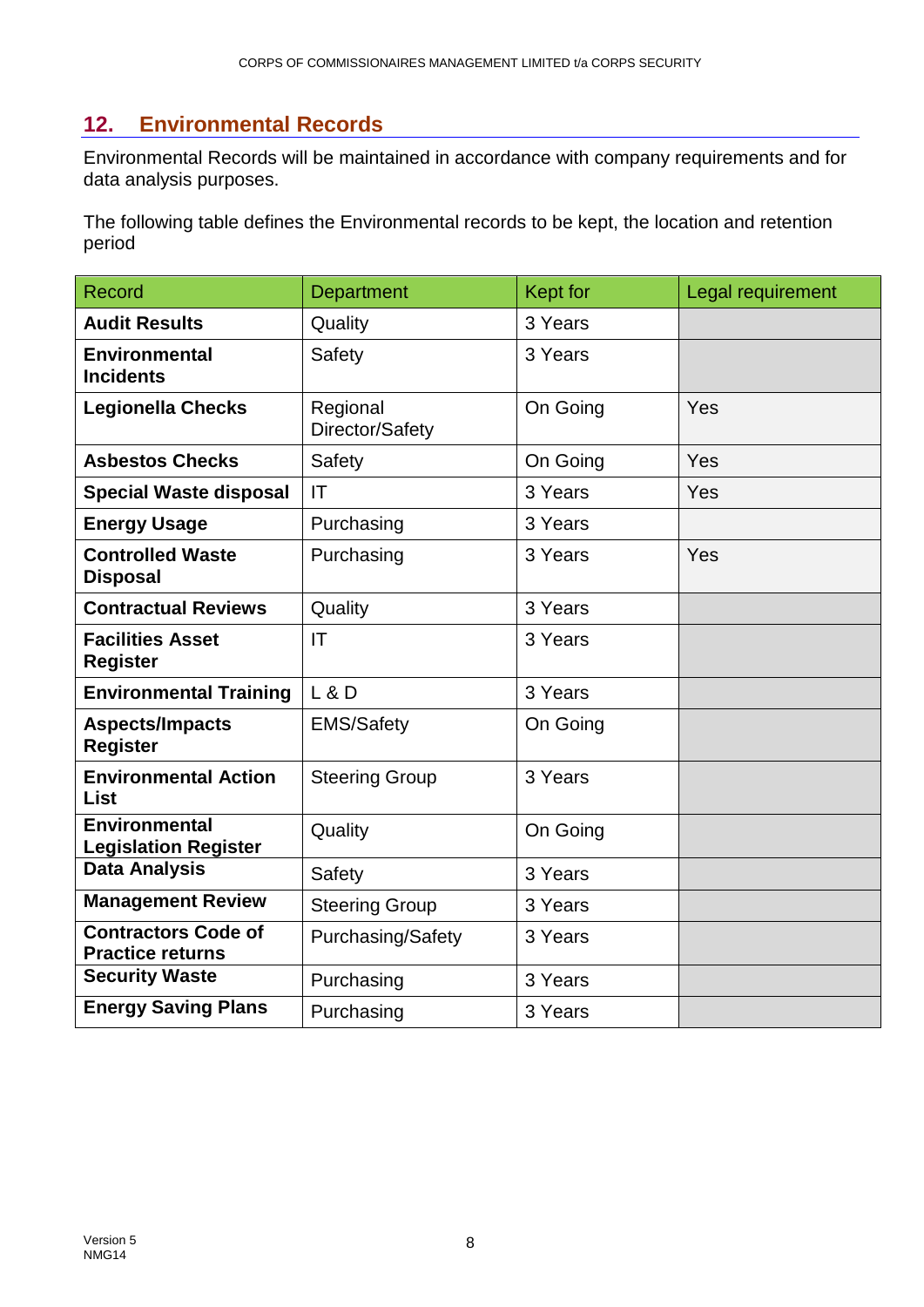## <span id="page-8-0"></span>**13. Analysis of Data**

Appropriate data will be collected to determine the effectiveness of the Environmental Process and to support decisions on improvement programmes. This data will be analysed and may be submitted at Management review and will include:

- Environmental Action List
- Waste Management
- Audit Results
- Emissions
- Building Control

## <span id="page-8-1"></span>**14. Corrective and Preventative Actions**

Any non-conformance and actions arising or found within the Environmental Process will be dealt with in accordance with company process and guidelines.